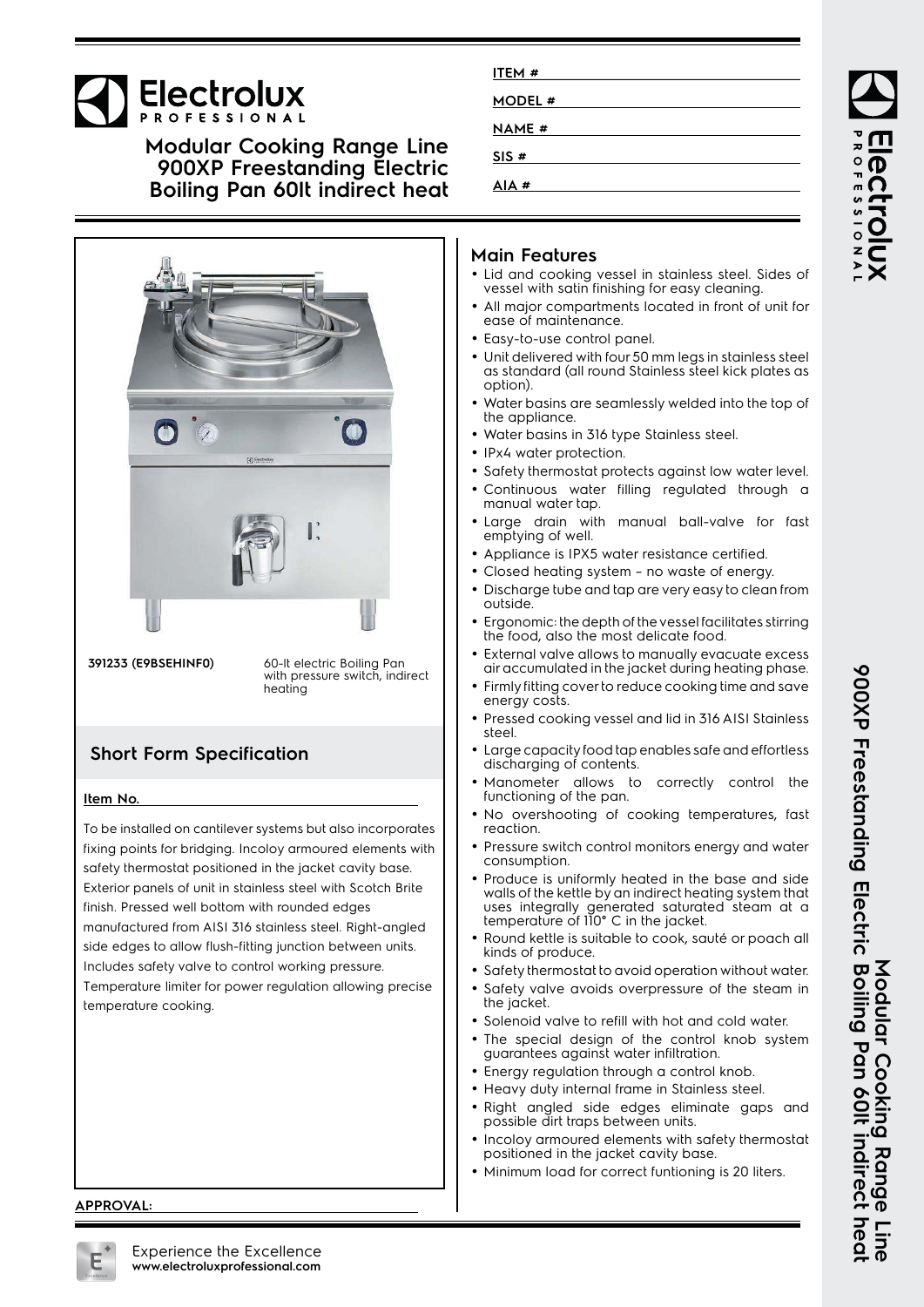

## **Modular Cooking Range Line 900XP Freestanding Electric Boiling Pan 60lt indirect heat**

#### **Construction**

- Stainless steel top provides a heavy duty work surface under any load.
- AISI 304 stainless steel worktop, 2mm thick.
- Model has right-angled side edges to allow flush fitting joints between units, eliminating gaps and possible dirt traps.
- All exterior panels in Stainless Steel with Scotch Brite finishing.

#### **Included Accessories**

| • 1 of Water additive against corrosion<br>for indirect boiling pans                                | <b>PNC 927222</b> |        |
|-----------------------------------------------------------------------------------------------------|-------------------|--------|
| <b>Optional Accessories</b>                                                                         |                   |        |
| · Junction sealing kit                                                                              | PNC 206086        | ❏      |
| • Kit 4 wheels - 2 swivelling with brake -<br>it is mandatory to install Base support<br>and wheels | PNC 206135        | $\Box$ |
| • Flanged feet kit                                                                                  | PNC 206136        | ❏      |
| • Frontal kicking strip for concrete<br>installation, 800mm                                         | <b>PNC 206148</b> | $\Box$ |
| • Frontal kicking strip for concrete<br>installation, 1000mm                                        | <b>PNC 206150</b> | □      |
| • Frontal kicking strip for concrete<br>installation, 1200mm                                        | <b>PNC 206151</b> | $\Box$ |
| • Frontal kicking strip for concrete<br>installation, 1600mm                                        | <b>PNC 206152</b> | $\Box$ |
| • Frontal kicking strip, 800mm (not for<br>refr-freezer base)                                       | PNC 206176        | $\Box$ |
| • Frontal kicking strip, 1000mm (not for<br>refr-freezer base)                                      | PNC 206177        | $\Box$ |
| • Frontal kicking strip, 1200mm (not for<br>refr-freezer base)                                      | PNC 206178        | ❏      |
| • Frontal kicking strip, 1600mm (not for<br>refr-freezer base)                                      | <b>PNC 206179</b> | $\Box$ |
| • Pair of side kicking strips (not for refr-<br>freezer base)                                       | <b>PNC 206180</b> | $\Box$ |
| • 2 panels for service duct for single<br>installation                                              | <b>PNC 206181</b> | $\Box$ |
| • 2 panels for service duct for back to<br>back installation                                        | PNC 206202        | ❏      |
| • Kit 4 feet for concrete installation (not<br>for 900 line free standing grill)                    | <b>PNC 206210</b> | □      |
| • Chimney upstand, 800mm                                                                            | PNC 206304        | $\Box$ |
| • Base support for feet or wheels -<br>800mm (700/900)                                              | PNC 206367        | $\Box$ |
| • 2 side covering panels for free standing PNC 216134<br>appliances                                 |                   | ❏      |
| • 1-section noodle basket for 60lt boiling<br>pans                                                  | <b>PNC 921626</b> | $\Box$ |
| • Measuring rod for 60 I Boiling Pan                                                                | <b>PNC 927000</b> | $\Box$ |

• Water additive against corrosion for indirect boiling pans PNC 927222 ❑

The company reserves the right to make modifications to the products without prior notice. All information correct at time of printing.